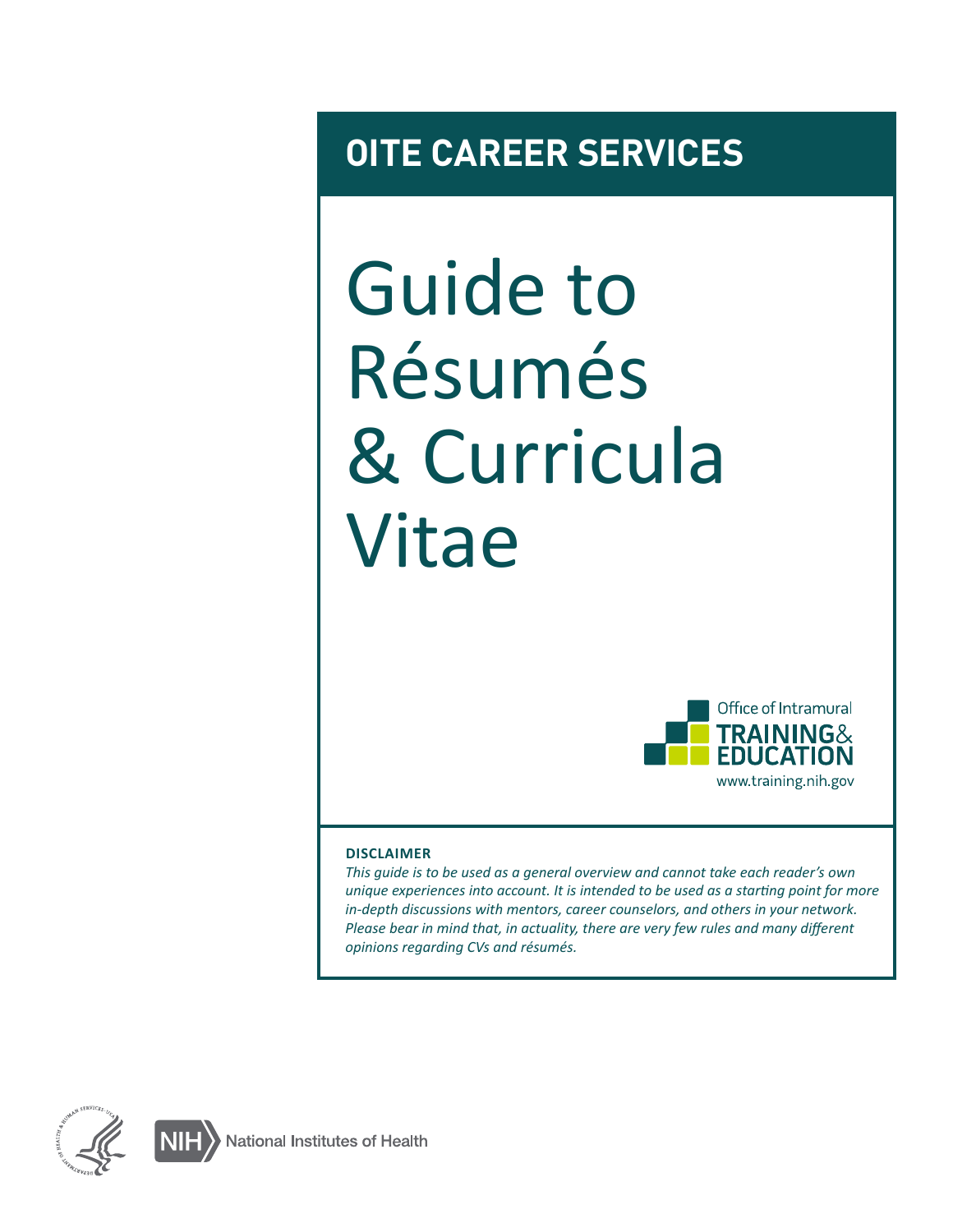#### **What's the Difference Between a Curriculum Vitae (CV) and a Résumé?**

In the United States, a résumé is a snapshot of what you have to offer an organization or company; in contrast, a CV is a document that details your entire academic and work history.

Both are used as the first step in obtaining an interview.

#### **PURPOSE**

A resume is a targeted marketing tool specific to the job for which you are applying. It is generally more compact and focused on work experience.

A CV is an on-going academic and work history used if you are seeking employment within the academic or research communities.

#### **CONTENT**

A resume should be succinct and relevant to a specific reader or position.

A CV is a continually evolving document; it may include a wide variety of experiences and accomplishments

#### **LENGTH**

A resume should always be one to two pages, while a CV's length is virtually unlimited (although it should remain focused).

#### **USE**

Use a CV when applying to: faculty and/or research-intensive positions, and for fellowships, grants or awards.

Use a resume for everything else, unless specifically noted.

### **Overall Look**

Your résumé and CV should highlight the skills, talents, and experience that make you an excellent fit for the position to which you are applying. On average, employers spend 30 seconds or less reviewing a résumé. Therefore, it is essential that all of your documents have a clean, readable, and easy to follow format.

#### **Length**

**Résumé**: In general, you **can** have a longer résumé—as long as the content is substantive. (If you have a multiple-page résumé, you need to put your name and "Page 2" or "Page Two" on the second and subsequent pages). As a general rule of thumb, you may add a second page to your résumé for every seven years of experience.

**CV**: Virtually unlimited, but should remain focused.

#### **Format**

**CV & Résumé**: Your CV & résumé should have a clean, balanced, consistent, and professional look. Do not feel limited to the margins a computer program gives you, the résumé you used to have, or the layout that other people use. Because your background/experience is unique, your documents can be too. That said, a traditional reverse chronological format, where you account for each year of work, is preferred for résumés. CVs may be listed in either chronological or reverse chronological order.

A few key points of consideration:

- » **Be consistent!**
- » **Templates**: In general, avoid using templates. Work to create a format that best displays your individual accomplishments, skills, and experiences.
- » **Margins**: Should never be less than 0.5 inches or greater than 1 inch.
- » **Font**: Use professional typefaces (fonts) such as Times New Roman, Palatino, Cambria, Helvetica, Arial, or Calibri. Use recommended font point sizes: 10-12 for body text, 10-14 points for headers, and 18-21 points for your name, which should be the largest text on the page.
- » **Paper**: Use 8.5 x 11 inch white or off-white paper, and only print on the front side.
- » **Hyperlinks**: Do NOT hyperlink anything on your résumé, including your e-mail address.
- » **Graphics**: Do NOT include any graphics, borders, tables, or shading. (Exception if you are applying to graphic design/arts/marketing positions.)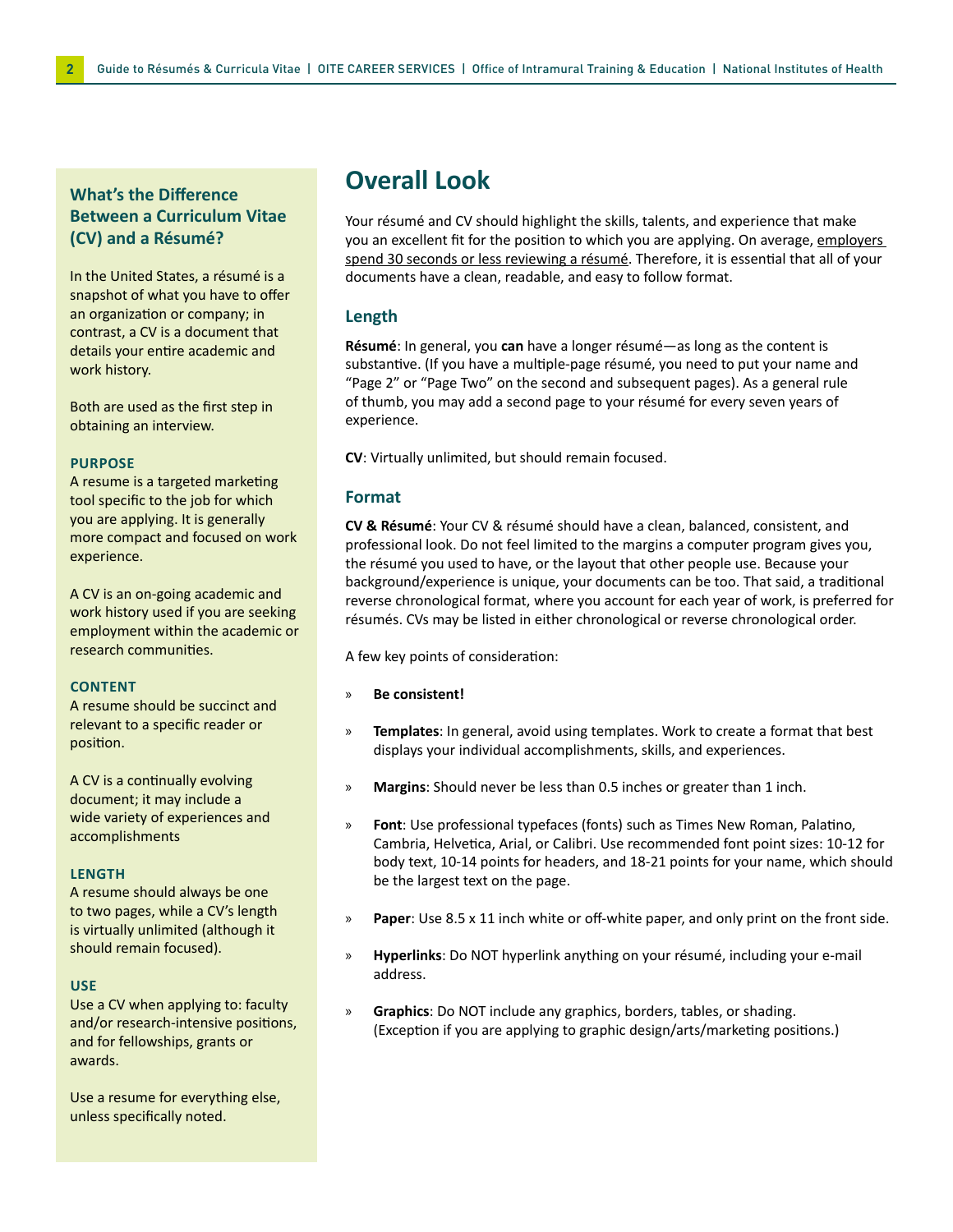#### **Order Your Sections According to Your Audience**

For both your CV and your résumé, it is critical that you consider the audience for each document and order your sections accordingly.

For example, if you are applying for a faculty position at a small college, you will want to list your teaching experience first and your research experience second.

The reverse would be true if you were applying to a researchintensive university. Try to lead with your strongest attributes for each role.

### **Categories and Content**

Remember, your résumé is a marketing tool used for a specific position. Many people have more than one résumé depending on the types of positions they are seeking. You can target your résumé in many ways, such as using different categories and changing some of the entries, especially in the categories outside of the work/professional section. If you have gaps in your work history, you cannot change that. However, you don't want to take entries out that will create major gaps. you use different résumés. You should maintain a comprehensive "Master Résumé" of all your experiences for your own records, which can double as your CV.

#### **Sections of a Résumé**

You don't have to include everything you've ever done on each résumé. However, now is not the time to be modest. In addition to the required Education and Professional Experience/Work Experience categories, you can include other sections. Volunteer and other unpaid experiences can be just as important to include as paid jobs. Use the best approach for you based on your experience and the position you want.

In addition to "Contact Information," "Education", and "Professional/Work Experience," you should consider naming sections to be responsive to the job description, e.g., Project Management Experience, Community Service, etc. Include some of these optional sections if space allows:

- » Qualifications Summary/ Professional Profile
- » Industry-Specific Information
- » Service/Leadership Activities
- » Professional Affiliations/Associations
- » Honors and Awards
- » Volunteer Activities
- » Skills (Language and Technical)
- » Training and Certifications
- » Select Publications/Patents
- » Select Presentations

Each section on your résumé, will have short phrases and descriptors to highlight your work and accomplishments under your job titles, such as Postbac, Graduate Student, Postdoc, Visiting Fellow, etc.

#### **Sections of a CV**

In addition to "Contact Information," "Education", and "Research Experience," you could include an exhaustive list of relevant sections. Here are some commonly used sections of a CV:

- » Grants Funded
- » Clinical Certifications
- » Teaching/Mentoring Positions
- » Service/Leadership Activities
- » Assistantships/Fellowships
- » Professional Affiliations/Associations
- » Invited Presentations/Seminars
- » Poster Presentations
- » Patents
- » Complete List of Publications

Many academic search committees may solely focus on your institution and your advisor, so it is often not necessary to create detailed bullets for each section on your CV.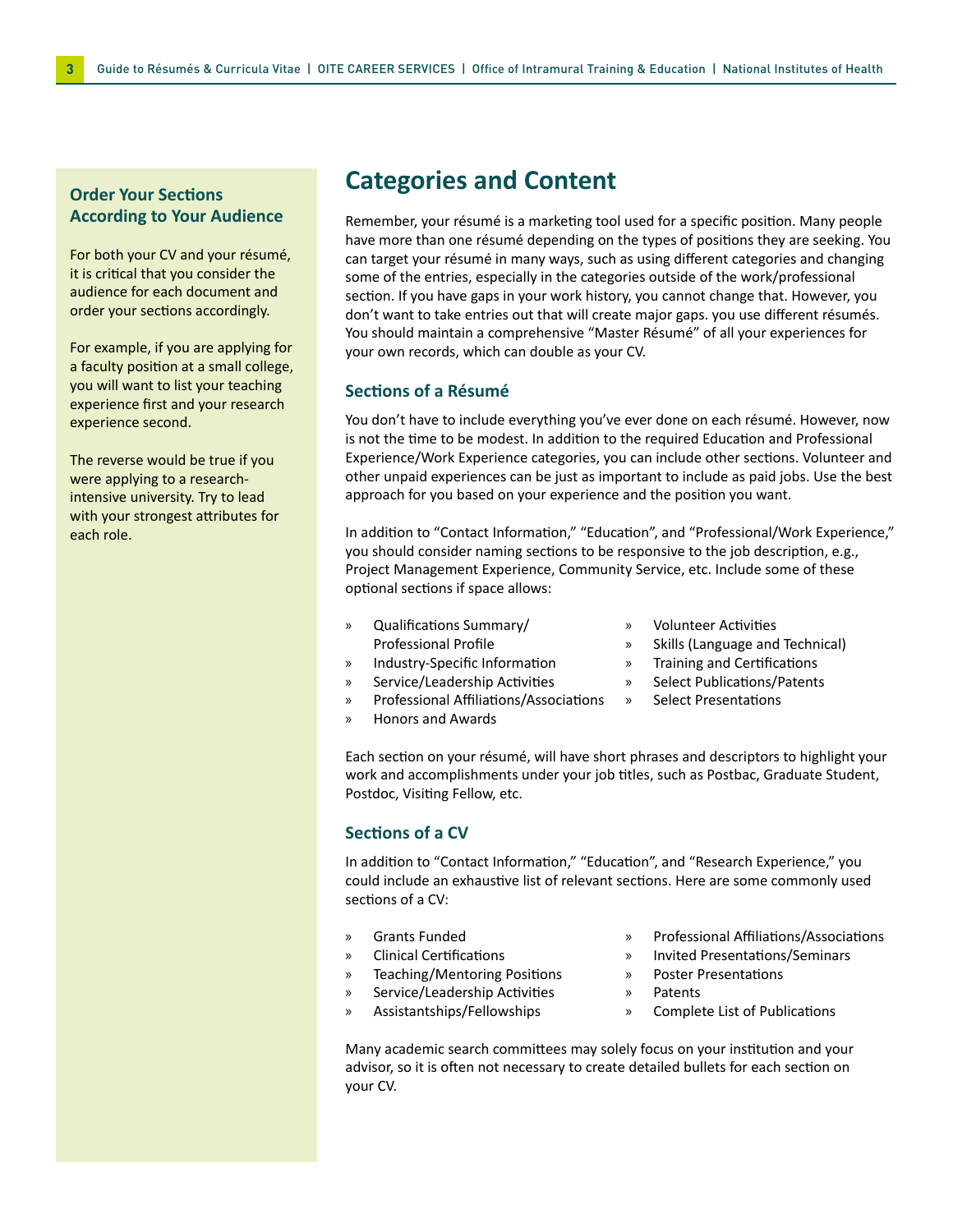#### **Utilize the "PAR" Framework to Form Bullet Points**

#### **PROBLEMS**

What **problems** did I encounter in my job?

#### **ACTIONS**

What **actions** did I take to solve the problem (that will demonstrate the functional skills or industry knowledge the employer wants)?

#### **RESULTS**

What were the quantifiable **results** from those actions which benefited the research group, department or institution?

#### **Examples:**

- Generated \$300,000 in additional grant funding for organization's research efforts
- Improved the overall yield from 5% to 33% by telescoping steps and improving the final crystallization
- Reduced costs of expression by 40% through implementing new protocols

### **Developing Effective Bullets for a Résumé**

In general, you should include a description under each position listed on your résumé (especially in your "Experience" section) to describe your specific responsibilities and accomplishments. The guidance below focuses on developing effective bullets for your experience section, but these principles can also be applied to additional sections of your résumé.

#### **Make your accomplishments relevant to your audience.**

Your "Experience" section needs to be focused on illustrating to the employer that you have the specific functional skills and expertise to help them solve their needs or accomplish their mission.

#### **Begin bullets with strong action verbs.**

Bullets should be designed for maximum impact on the reader and should be consistent in focus. If you are currently doing such activities, you should use present tense verbs. Verbs should be in the past tense for anything done in the past or any fully completed tasks at a current job. For a list of strong verbs, please see page 7. Emphasize accomplishments rather than efforts/Thus "identified" is better than "investigated".

#### **Avoid any descriptions beginning with generic statements such as "Responsible for" or "Duties included."**

Think about the skills required at the job that you want. Indicate (honestly) where you have demonstrated these skills throughout your experiences. Be concise; always think about what is relevant and what message each item is communicating.

#### **Quantify whenever possible if it will enhance the description.**

Doing so can provide a context and scope for the skill involved. The quantifiable effect you had on the company or organization will differentiate you from others who may have held the same type of job. Think….can you provide context for your accomplishments by using amounts (e.g., budget size, number of pages/reports written/articles published), numbers of people, levels of people (e.g., corporate executives, board members, military leaders, interdepartmental teams, or how often you did something? Provide tangible examples which your audience can easily understand. Use as much quantitative information as possible to support your achievements.

#### **Be specific.**

Avoid simply reporting, "Assisted in program evaluations for the organization." Instead, use a quantifiable amount, such as "Completed nine program evaluations as a member of team with senior staff." Be sure to spell out all numbers smaller than ten.

**While quantitative information is essential in the résumé, you must still succinctly and carefully describe what activities transpired.**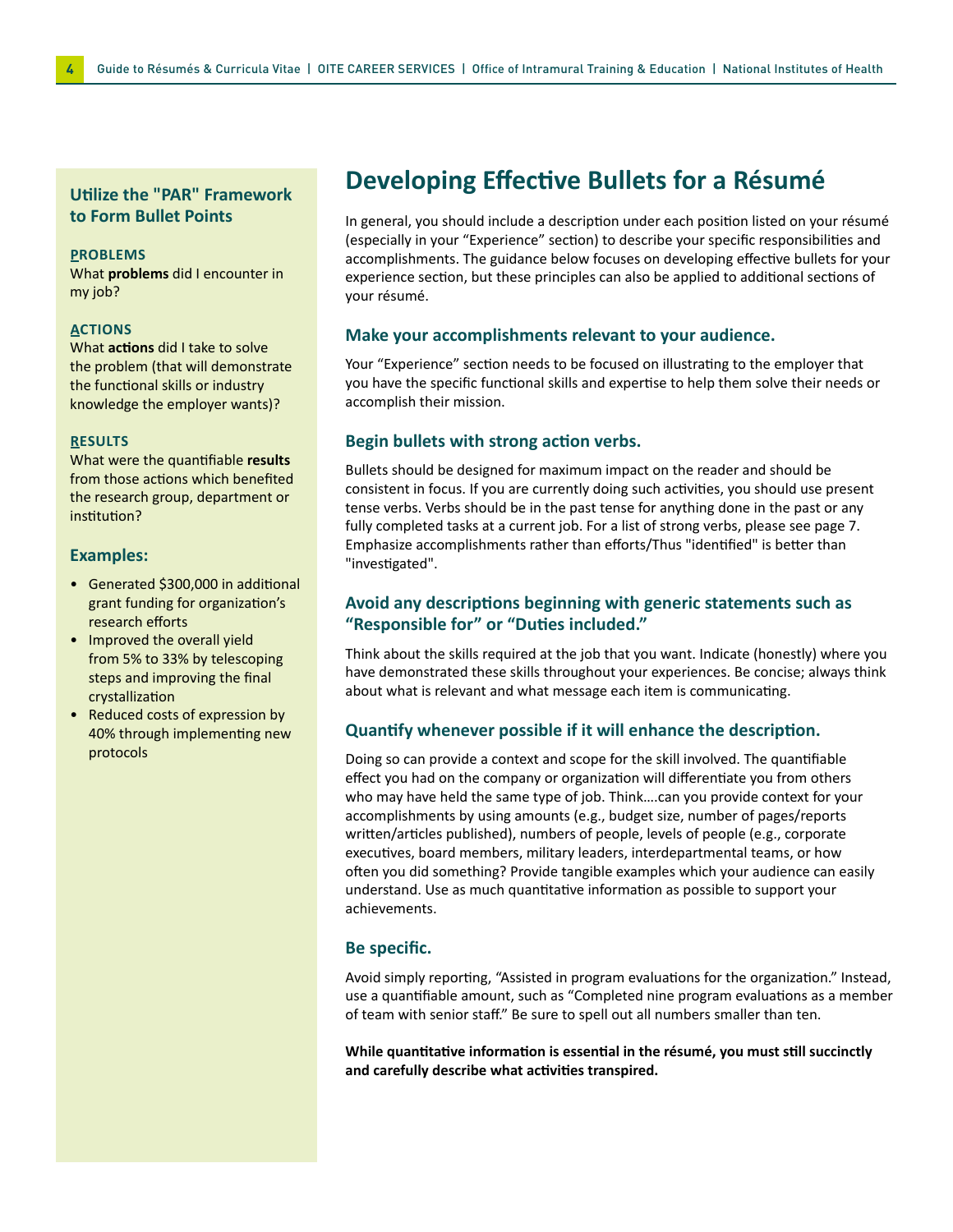### **Accomplishment Memory Joggers**

#### **If you have trouble developing content for your bullet points, use the following memory joggers to help you recall your accomplishments:**

Did you identify any problems or challenges? Did you resolve or minimize any problems?

Did you introduce a technical innovation that was adopted?

Did you create any original works: reports, brochures, newsletters, guides, manuals, proposals, contracts, etc.?

Did you target a need for a product, service, plan, program, system, method, procedure, technique?

Did you produce results or reports whose recommendations were well received by management or your PI, and whose suggestions were incorporated into their future planning?

Did you reduce liability for an organization by suggesting safety improvement, improved security, etc.?

Did you develop or design a new program, plan, service, product, process, project, system method, strategy, etc.?

Did you improve (redesign, streamline or reorganize), administer or implement any projects, plans, programs, processes, services, products, etc.?

Did you improve employee relations or boost morale?

Did you facilitate or improve communication among employees, with clients, or with the community?

Did you train, present or impart knowledge to management, staff, mentees, undergrads, postbacs?

Did you reduce costs, waste, time or effort?

Did you collaborate/liaise with others? Were you a contributing team member?

Did you formulate or participate in formulating any management decisions, policies, goals, etc.?

Did you make any recommendations that saved money, made money, increased efficiency or productivity?

Did you open or establish a new office, department branch, facility?

Did you improve quality or standards for hiring, products, services?

Did you utilize your communication skills with various audiences during poster presentations?

Did you successfully collaborate on a group project?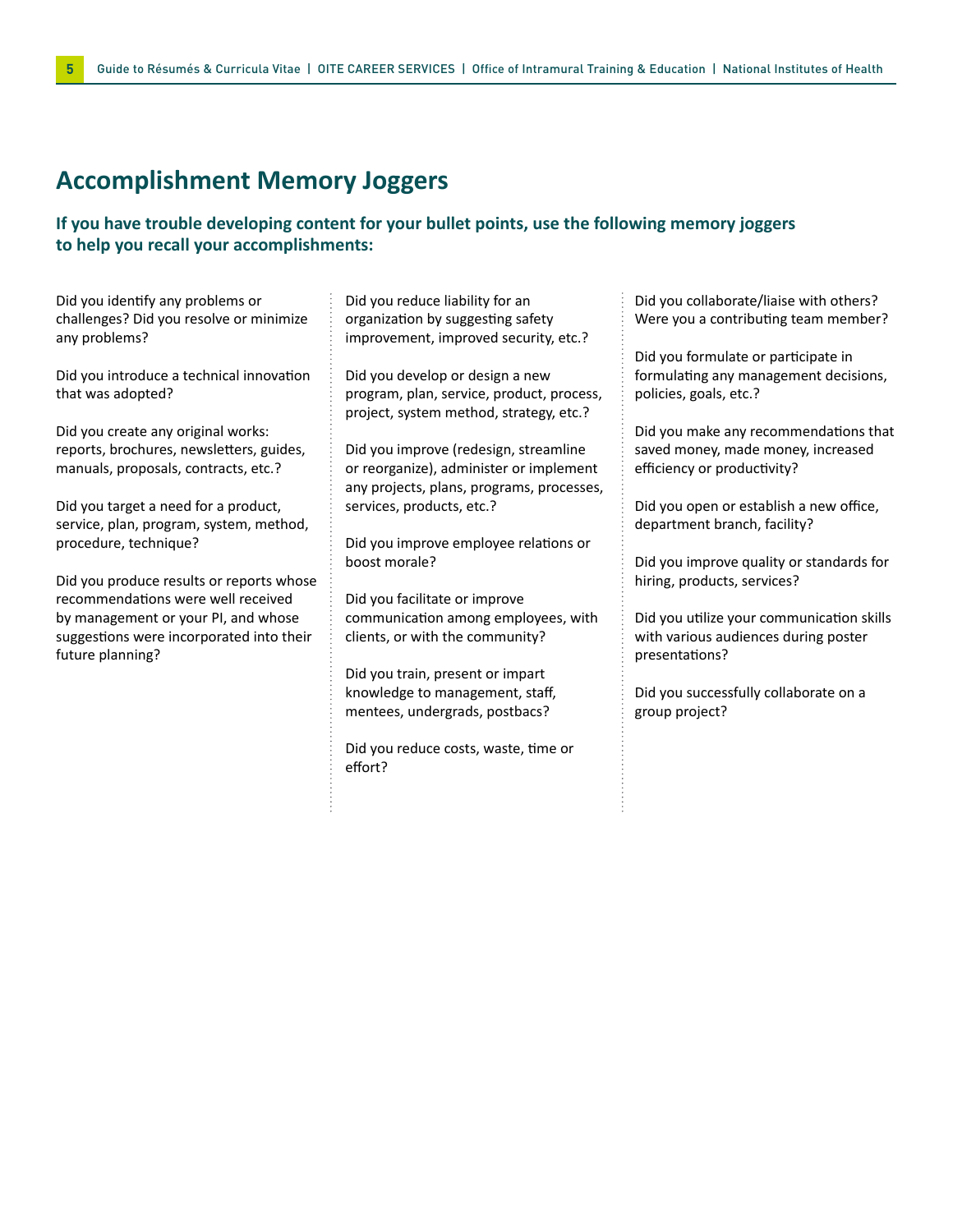### **Final DOs and DON'Ts**

**DO** have at least one other detailoriented person review your résumé or CV. And remember, these documents are intended to help you get an interview, which is the vehicle for getting a job.

**DO** ask your mentor for advice on your CV as each discipline has its own standards for content, style and format.

**DO** use keywords from the position description within your résumé.

In the United States, **DO NOT** include the following on your résumé or CV:

- Photo
- Marital Status
- Parental Status
- City/Country of Birth
- Salary Requirements
- Social Security Number
- Height/Weight/ Physical Description
- Birth date
- Reasons for Leaving Previous Employers
- References (or even state: "References Available Upon Request")
- Personal Pronouns like "I" or "my"
- Citizenship\* *\*Note: Work Authorization (Green Card, Permanent Resident, etc.) can be useful*

### **Frequently Asked Questions (FAQs):**

- **Q:** *An employer requested a CV within a job ad, but it is not a faculty opening. Should I send a résumé or a CV?*
- **A:** Résumé. The term "CV" is sometimes generically used to refer to any kind of qualifications document. When in doubt, check with the hiring manger or OITE.
- **Q:** *Should I list my current advisor as a reference if we don't have a very good relationship?*
- **A:** No; however, be prepared that a prospective employer still may contact that person. NOTE: Not listing your current advisor could be problematic for your academic job search.
- **Q:** *Should I list presentations I've given in lab meetings? What about departmental presentations?*
- **A:** Lab meeting presentations: no; department-wide, Institute-wide: yes. Note: For résumés, only list talks of relevance.

#### **Q:** *Where should I list my postdoctoral experience? Under "Education," "Research Experience," or both?*

**A:** You should not be redundant on either a CV or a résumé, so only list it once under your "Research Experience" section.

#### **Q:** *I am on an H1-B. Should I list my visa status on my résumé?*

**A:** This is a personal decision; however, it is probably wise to wait until the interview stage to disclose your status, simply because it gives the employer an opportunity to review your credentials without considering sponsorship requirements.

#### **Q:** *Is an objective statement required on a résumé?*

**A:** No. A Qualifications Summary can be a good alternative to help demonstrate focus and specific skills/experiences, but make sure this is concise and tailored for each position. A qualifications summary is a concise, bulleted list of your skills, abilities, competencies, education and training relevant to the position you are applying to; this is often found as the first section on a résumé.

#### **Q:** *Should I list organizations I've been involved with that would reveal my religious affiliation or political affiliation?*

**A:** This is a personal decision—but be aware that it may introduce bias, depending on the point of view of the reader. Generally speaking, it is best not to include such information, unless you would not be interested in working in a place that would discriminate against a particular value, belief or orientation you hold.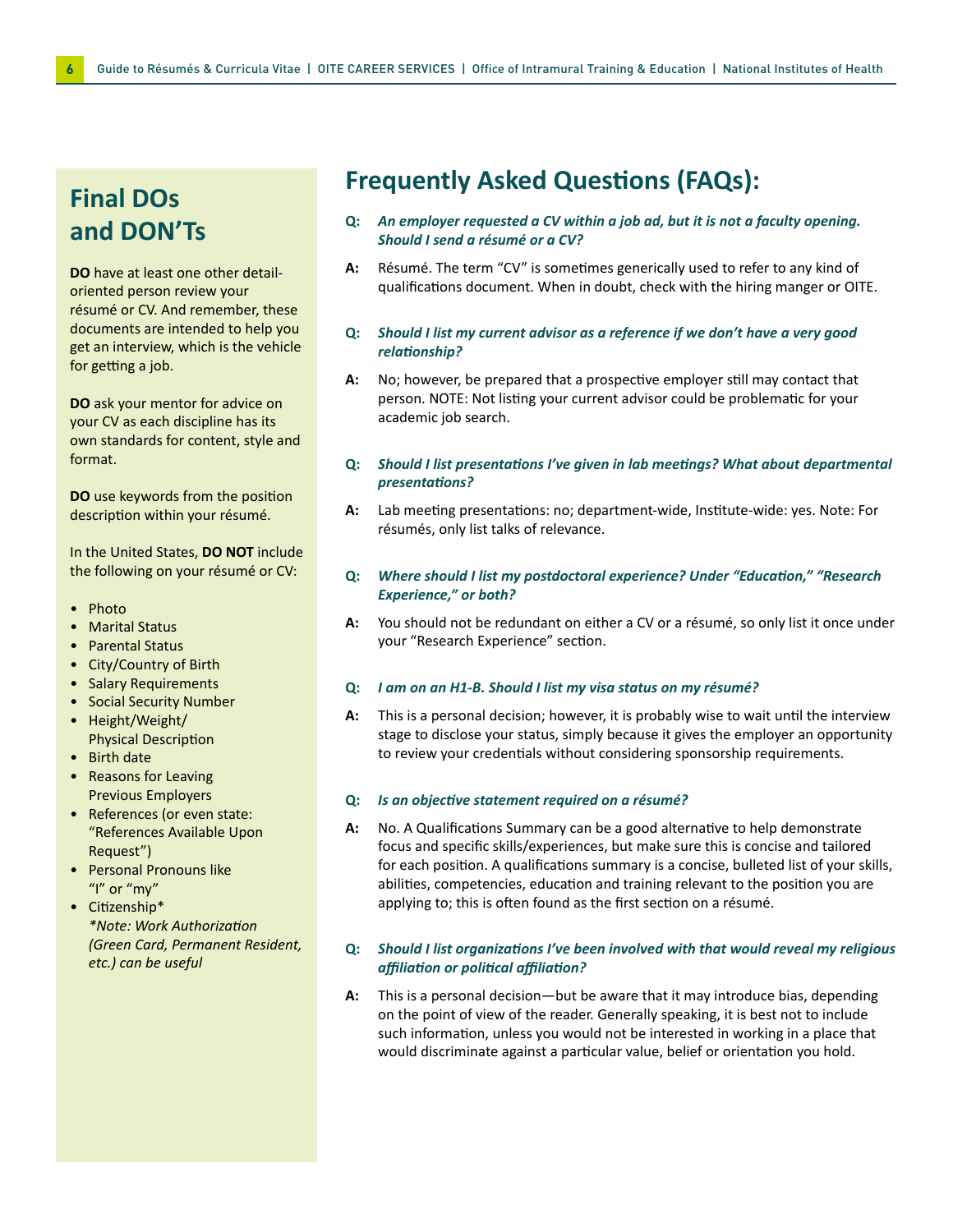### **Sample Action Verb List**

#### **TECHNICAL SKILLS**

| Adapted     | Fortified   | Standardized |
|-------------|-------------|--------------|
| Applied     | Installed   | Studied      |
| Assembled   | Maintained  | Upgraded     |
| Built       | Operated    | Utilized     |
| Calculated  | Overhauled  |              |
| Compared    | Printed     |              |
| Conserved   | Programmed  |              |
| Constructed | Rectified   |              |
| Converted   | Regulated   |              |
| Debugged    | Remodeled   |              |
| Designed    | Repaired    |              |
| Determined  | Replaced    |              |
| Developed   | Restored    |              |
| Engineered  | Solved      |              |
| Fabricated  | Specialized |              |

#### **RESEARCH SKILLS**

| Experiment-ed | Measured     |
|---------------|--------------|
| Explored      | Organized    |
| Extracted     | Researched   |
| Formulated    | Reviewed     |
| Gathered      | Searched     |
| Identified    | Solved       |
| Inspected     | Summarized   |
| Interviewed   | Surveyed     |
| Invented      | Systematized |
| Investigated  | Tested       |
| Located       |              |
|               |              |

#### **TEACHING SKILLS**

| Adapted     | Critiqued   | Focused        |
|-------------|-------------|----------------|
| Advised     | Developed   | Guided         |
| Clarified   | Enabled     | Individualized |
| Coached     | Encouraged  | Instilled      |
| Conducted   | Evaluated   | Stimulated     |
| Coordinated | Facilitated | Trained        |
|             |             |                |

#### **MANAGEMENT/LEADERSHIP SKILLS**

| Administered | Generated    |
|--------------|--------------|
| Analyzed     | Handled      |
| Appointed    | Headed       |
| Approved     | Hired        |
| Assigned     | Hosted       |
| Attained     | Improved     |
| Authorized   | Incorporated |
| Chaired      | Increased    |
| Considered   | Initiated    |
| Consolidated | Inspected    |
| Contracted   | Instituted   |
| Controlled   | Led          |
| Converted    | Managed      |
| Coordinated  | Merged       |
| Decided      | Motivated    |
| Eliminated   | Navigated    |
| Emphasized   | Organized    |
| Enforced     | Originated   |
| Enhanced     | Overhauled   |
| Established  | Oversaw      |
| Executed     | Planned      |

Presided Prioritized Produced Recommended Reorganized Replaced Restored Reviewed Scheduled Secured Selected Streamlined Strengthened Supervised **Terminated** 

#### **ORGANIZATIONAL SKILLS**

Inspected Logged

Monitored Obtained Operated Ordered Organized Prepared Processed Provided Purchased Recorded Registered

Approved Arranged Cataloged Categorized Charted Classified Coded Collected Corrected Corresponded Distributed Executed Filed Generated Implemented

Incorporated Maintained Reserved Responded Reviewed Routed Scheduled Screened Set Up Submitted Supplied Standardized Systematized Updated Verified

Validated

*(continued)*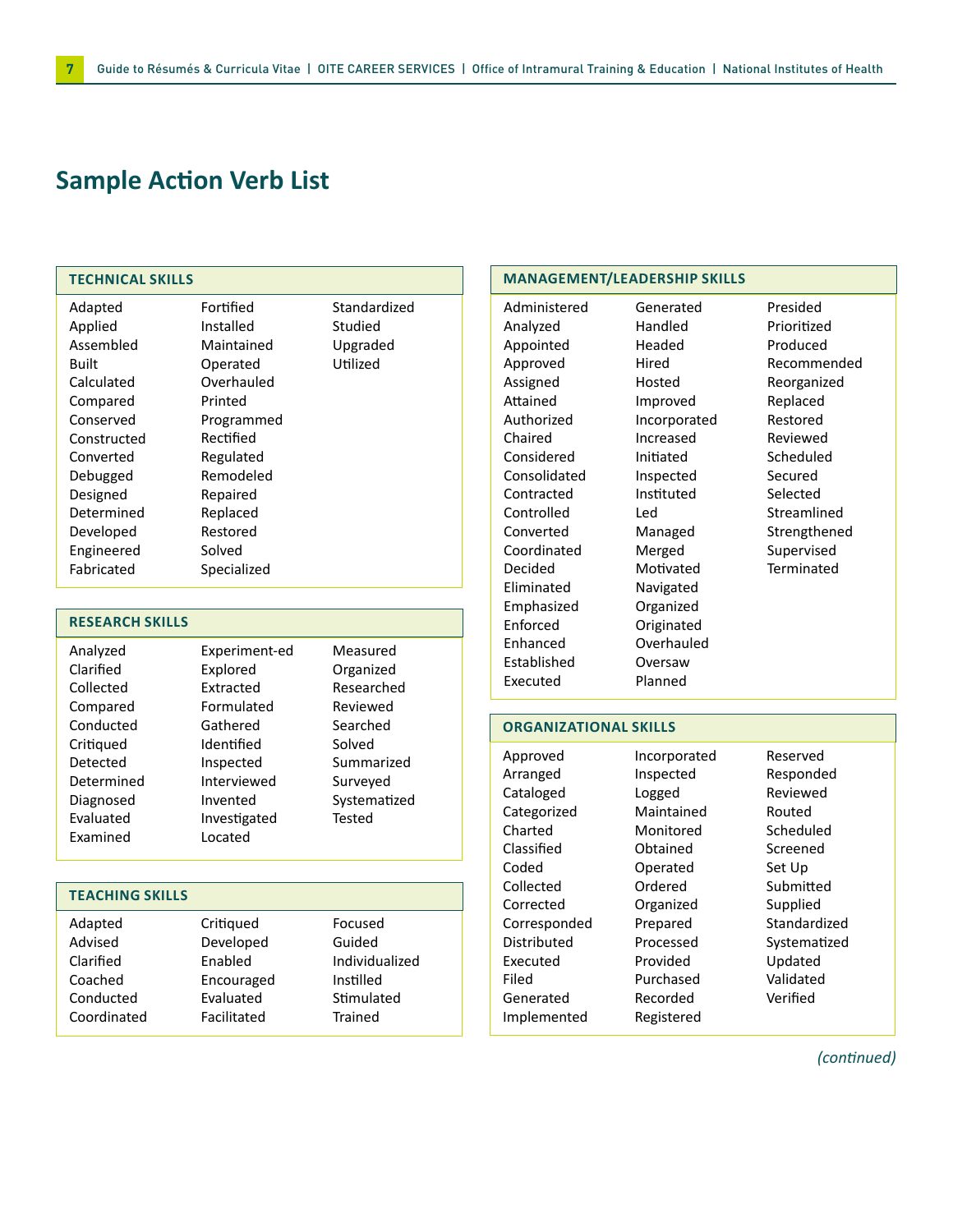### **Sample Action Verb List**

#### **COMMUNICATION/PEOPLE SKILLS**

| Accounted    | Debated      | Observed     |
|--------------|--------------|--------------|
| Addresses    | Defined      | Outlined     |
| Advertised   | Demonstrated | Participated |
| Advised      | Described    | Persuaded    |
| Arbitrated   | Developed    | Presented    |
| Articulated  | Directed     | Promoted     |
| Assisted     | Disciplined  | Proposed     |
| Authored     | Incorporated | Publicized   |
| Clarified    | Influenced   | Reconciled   |
| Coached      | Interacted   | Recruited    |
| Collaborated | Interpreted  | Referred     |
| Communicated | Interviewed  | Reinforced   |
| Composed     | Involved     | Reported     |
| Condensed    | Joined       | Resolved     |
| Conferred    | Judged       | Responded    |
| Consulted    | Lectured     |              |
| Contacted    | Listened     |              |
| Conveyed     | Marketed     |              |
| Convinced    | Mediated     |              |
| Corresponded | Moderated    |              |
| Counseled    | Negotiated   |              |

#### **DATA/FINANCIAL SKILLS**

| Accounted       | Computed     | Planned     |
|-----------------|--------------|-------------|
| Administered    | Conserved    | Prepared    |
| Adjusted        | Consolidated | Programmed  |
| Allocated       | Corrected    | Projected   |
| Analyzed        | Determined   | Published   |
| Appraised       | Developed    | Qualified   |
| Articulated     | Entered      | Reconciled  |
| Assessed        | Estimated    | Reduced     |
| Audited         | Filed        | Researched  |
| Authorized      | Financed     | Retrieved   |
| Balanced        | Forecasted   | Summarized  |
| <b>Budgeted</b> | Logged       | Tabulated   |
| Calculated      | Managed      | Transmitted |
| Chartered       | Marketed     | Typed       |
| Classified      | Measured     |             |
| Compared        | Netted       |             |

#### **HELPING SKILLS**

| Adapted      | Demonstra   |
|--------------|-------------|
| Advocated    | Diagnosed   |
| Aided        | Educated    |
| Answered     | Encourage   |
| Arranged     | Ensured     |
| Assessed     | Expedited   |
| Assisted     | Facilitated |
| Cared for    | Familiarize |
| Clarified    | Furthered   |
| Coached      | Guided      |
| Collaborated | Helped      |
| Contributed  | Insured     |
| Cooperated   | Intervened  |
| Counseled    | Motivated   |
|              |             |

emonstrated iagnosed ducated **ncouraged nsured** Expedited acilitated Familiarized urthered uided elped Insured tervened

Prevented Provided Referred Rehabilitated Represented Resolved Simplified Supplied Supported Volunteered

#### **CREATIVE SKILLS**

Acted Adapted Began Combined Composed Conceptualized Condensed Created Customized Designed Developed Directed Displayed Drew Entertained Established Fashioned Formulated Founded Illustrated Initiated Instituted Integrated Introduced Invented Modeled

Originated Performed Photographed Planned Revised Revitalized Shaped Solved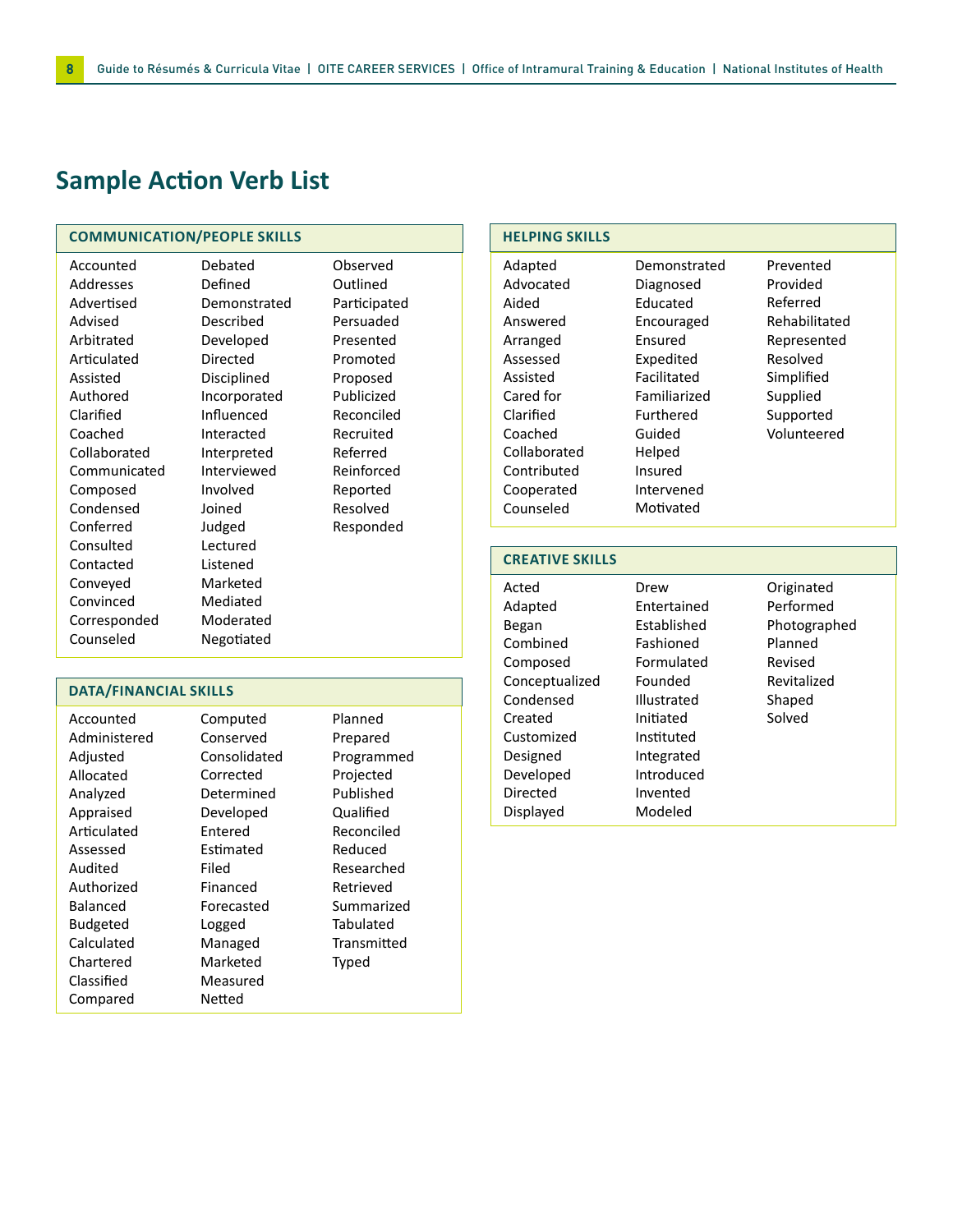# **Résumé Sample: Postdoc Applying to Industry**

# content notes

|                                                  | Remove hyperlinks!                                                                                                                                                                          |
|--------------------------------------------------|---------------------------------------------------------------------------------------------------------------------------------------------------------------------------------------------|
|                                                  |                                                                                                                                                                                             |
| Run spellcheck to avoid                          | <b>PAT RYLEE</b>                                                                                                                                                                            |
| spelling errors!                                 | 123 First Street Alexandria, VA 20000                                                                                                                                                       |
|                                                  | Tel: (123) 456-7890 Email: pr@email.com $\leftarrow$                                                                                                                                        |
| This is a common                                 | SUMMARY OF QUALIFICAITONS<br>Biostatistician with over five years of experience in the field and expertise/skills in:                                                                       |
| section for resumes,                             | Leading and managing complex, high-level research projects                                                                                                                                  |
| especially those                                 | Adept at demonstrating proficiency in lab techniques<br>Maintain Top Secret/SCI with CI Polygraph (Active)<br>$\bullet$                                                                     |
| geared for positions                             |                                                                                                                                                                                             |
| in industry                                      | <b>EDUCATION</b><br>Johns Hopkins University, Baltimore, MD                                                                                                                                 |
|                                                  | PhD, Biostatistics, May 2010<br>Concentration in Epidemiology                                                                                                                               |
|                                                  | $\rightarrow$ Relevant Coursework: Advanced Regression/Program Evaluation Methods, Management, Advanced Statistical                                                                         |
| <b>Relevant Coursework</b>                       | Models, Comparative Biostats Processes<br>Thesis: Determining High-Risk Candidates for Epidemiological Measures                                                                             |
| is an optional section,<br>which it is not often |                                                                                                                                                                                             |
| used for higher level                            | Lynchburg College, Westover Honors Program, Lynchburg, VA<br>Bachelor of Arts in Economics and International Relations, May 2007                                                            |
| positions                                        | Magna Cum Laude (3.71), AmeriCorps Scholarship Award                                                                                                                                        |
|                                                  | Theses: The Impact of Futures Prices on the Net Income of the Exxon Corporation and Hate, Hegemony and<br>Hooliganism: The Rise of Far-Right Extremism in Great Britain                     |
|                                                  |                                                                                                                                                                                             |
| For each entry                                   | $\rightarrow$ EXPERIENCE                                                                                                                                                                    |
| under "Experience,"                              |                                                                                                                                                                                             |
| include the name                                 | Develop methods to identify type IV secretion effectors with the aim of elucidating the role these molecules<br>play in host-microbe interaction                                            |
| of the organization,                             | Conduct an epidemiological survey to determine overall burden and effects of cancer pathogens on population                                                                                 |
| position title, location,<br>dates, and describe | health, specifically in rural areas<br>Present result findings at lab and institute-wide meetings to discuss research efforts                                                               |
| responsibilities and                             | Assess compliance and efficacy under primary research aims in conjunction with mentor                                                                                                       |
| accomplishments                                  |                                                                                                                                                                                             |
|                                                  |                                                                                                                                                                                             |
| Always start bullets                             | Researched and wrote fact sheets on terrorist groups for U.S. Department of Homeland Security, local<br>government, and public safety groups                                                |
| with strong verbs                                | Conducted open source research on foreign politicians for Defense Intelligence Agency network analysis project<br>$\bullet$                                                                 |
|                                                  | Assessed current Russian economic capacity and projected likelihood of preemptive action in Arctic for J2 Joint<br>Staff Intelligence threat assessment project                             |
|                                                  | Briefed clients and corporate partners on Arctic project findings and recommendations                                                                                                       |
|                                                  |                                                                                                                                                                                             |
| List computer                                    | Presented investment opportunities to groups of prospective clients                                                                                                                         |
| programs and/or                                  | Designed market research plans and specialized local sales strategies                                                                                                                       |
| technical skills that                            | Developed clientele through face-to-face and telephone marketing                                                                                                                            |
| you possess                                      | <b>SKILLS/TRAININGS</b>                                                                                                                                                                     |
|                                                  | > Computer Skills: Proficient in Excel, PowerPoint, Word; Experience using SAS, Impromptu, Deltek Costpoint<br>Trainings: OITE Workplace Dynamics & Management Bootcamp Series; August 2013 |
| You may also                                     |                                                                                                                                                                                             |
| list professional                                |                                                                                                                                                                                             |
| development activities                           |                                                                                                                                                                                             |
| and relevant trainings<br>you have attended      | Note: résumé sample shown at reduced size                                                                                                                                                   |
|                                                  |                                                                                                                                                                                             |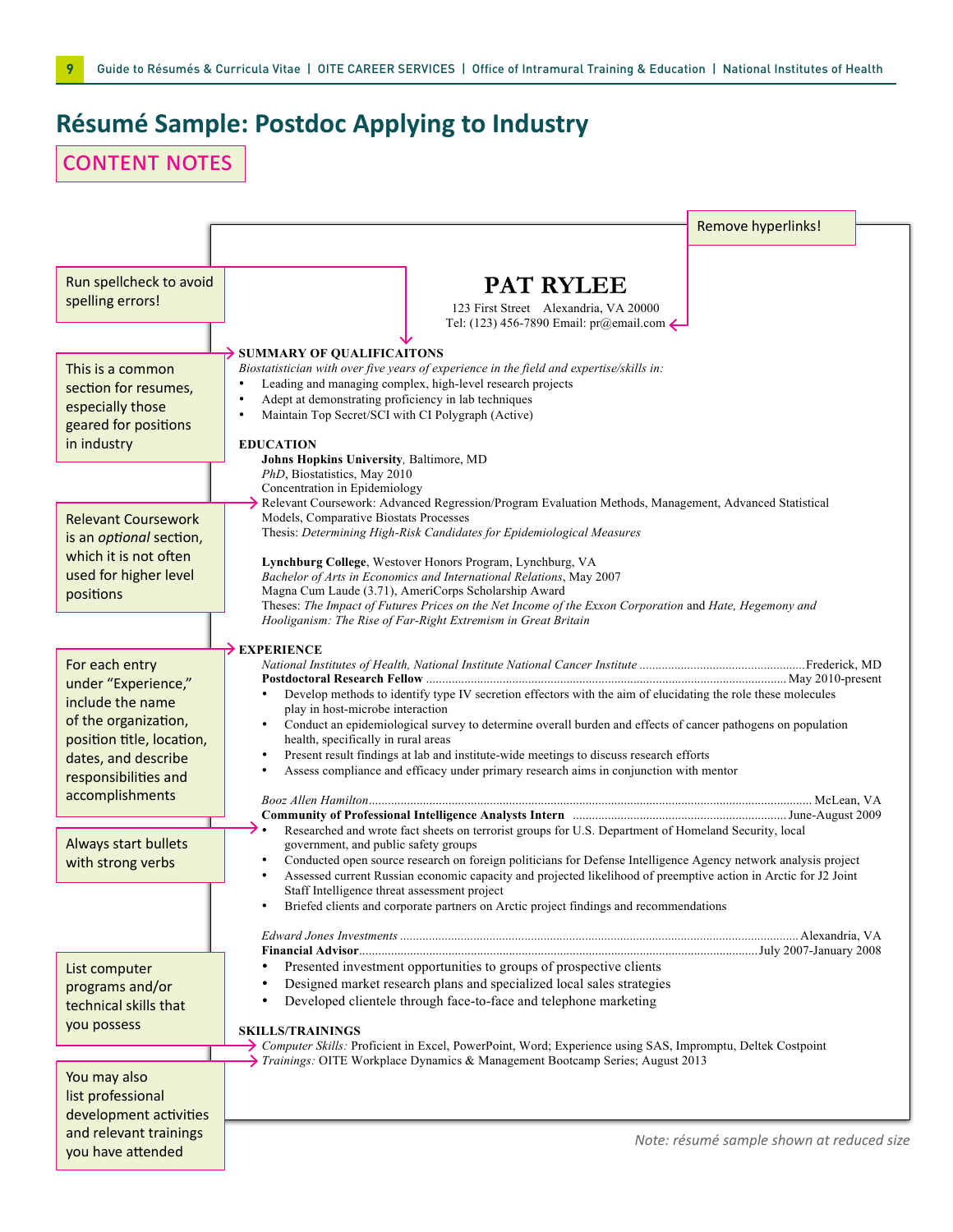# **Résumé Sample: Postdoc Applying to Industry**

design notes

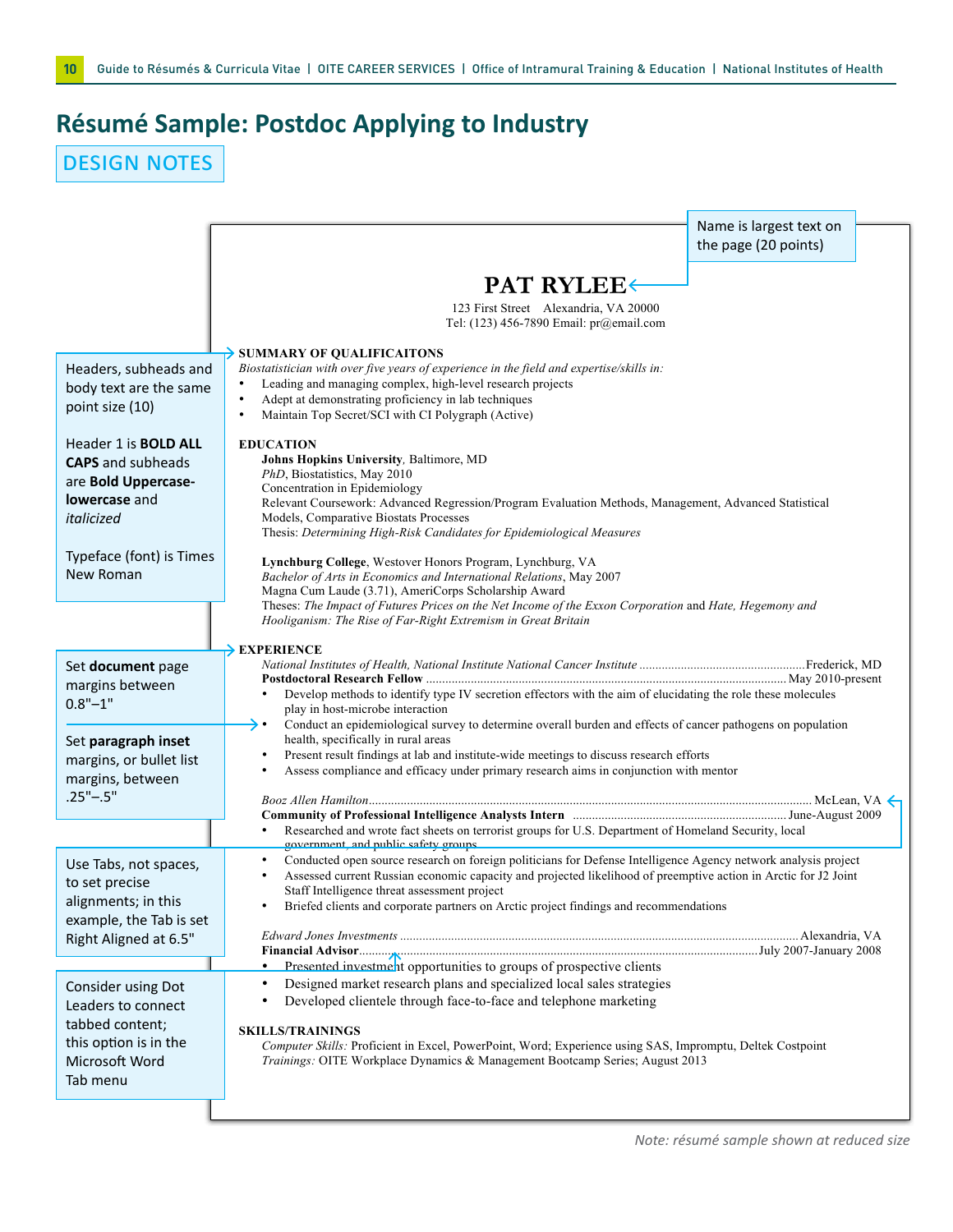# **Résumé Sample: Postbac Applying to Graduate School (pg. 1)**

content & design notes

| Use dashes consistently<br>between date ranges.<br>For example:<br>2007-2009 (You do not<br>need to put spaces on | Veronica Maciejewski<br>4321 Dawson Street, Unit 00 · Arlington, VA 22201<br>(123) 456-7890 • vm@email.com<br><b>EDUCATION</b><br>Pennsylvania State University, State College, PA<br>Bachelor of Science in Biochemistry GPA: 3.5, May 2012<br>Honors Thesis: Highly XX Silanes to Silanols via XX Nano Technique Conversion<br><b>AWARDS AND HONORS</b><br>National Dean's List, 2009-2012                                                                                                                                                                          |
|-------------------------------------------------------------------------------------------------------------------|-----------------------------------------------------------------------------------------------------------------------------------------------------------------------------------------------------------------------------------------------------------------------------------------------------------------------------------------------------------------------------------------------------------------------------------------------------------------------------------------------------------------------------------------------------------------------|
| either side of the dash)                                                                                          | Whittington Scholar, Penn State, 2012                                                                                                                                                                                                                                                                                                                                                                                                                                                                                                                                 |
|                                                                                                                   | Alumni Association for Scholastic Achievement, 2007-2009                                                                                                                                                                                                                                                                                                                                                                                                                                                                                                              |
|                                                                                                                   | First Place, Physical Science Student Technology Conference, 2011                                                                                                                                                                                                                                                                                                                                                                                                                                                                                                     |
| Left align body text;<br>do not full justify<br>paragraphs                                                        | <b>RESEARCH EXPERIENCE</b><br>National Institute of Mental Health, National Institutes of Health, Bethesda, MD<br>Post baccalaureate IRTA Research Fellow, 2012-Present<br>Supervisor: Fname Lname, Title/Degree<br>Perform research and synthesis, growth and purification techniques under the supervision of Dr. AB<br>Assess the synthesis of nano catalysts to demonstrate fabrication of nanoparticles<br>→ •<br>Conduct seven to ten initial intakes daily for patients to clinical center<br>Interpret and present data to lab mates and mentors<br>$\bullet$ |
|                                                                                                                   | Pennsylvania State University, State College, PA                                                                                                                                                                                                                                                                                                                                                                                                                                                                                                                      |
|                                                                                                                   | Undergraduate Research Scholar, June 2010-June 2012                                                                                                                                                                                                                                                                                                                                                                                                                                                                                                                   |
|                                                                                                                   |                                                                                                                                                                                                                                                                                                                                                                                                                                                                                                                                                                       |
|                                                                                                                   | Supervisor: Fname Lname, Title/Degree                                                                                                                                                                                                                                                                                                                                                                                                                                                                                                                                 |
|                                                                                                                   | Coordinated and designed research experiments under the supervision of Dr. CD                                                                                                                                                                                                                                                                                                                                                                                                                                                                                         |
|                                                                                                                   | Streamlined processes to maximize productivity during critical phases of projects<br>$\bullet$                                                                                                                                                                                                                                                                                                                                                                                                                                                                        |
|                                                                                                                   | Analyzed data using tools such as Thermogravimetry, Transmission Electron Microscopy<br>٠                                                                                                                                                                                                                                                                                                                                                                                                                                                                             |
|                                                                                                                   | Facilitated safety $\&$ health protocols within lab and department by establishing new protocols<br>٠                                                                                                                                                                                                                                                                                                                                                                                                                                                                 |
|                                                                                                                   |                                                                                                                                                                                                                                                                                                                                                                                                                                                                                                                                                                       |
|                                                                                                                   | <b>LEADERSHIP EXPERIENCE</b>                                                                                                                                                                                                                                                                                                                                                                                                                                                                                                                                          |
|                                                                                                                   | Pennsylvania State University, State College, PA                                                                                                                                                                                                                                                                                                                                                                                                                                                                                                                      |
|                                                                                                                   | Vice-President, Student Leaders Association June 2010-June 2012                                                                                                                                                                                                                                                                                                                                                                                                                                                                                                       |
|                                                                                                                   | Oversaw fundraising efforts for school and organization activities and successfully raised \$5,400                                                                                                                                                                                                                                                                                                                                                                                                                                                                    |
| Including involvement                                                                                             | Spearheaded outreach efforts to other student-run organizations                                                                                                                                                                                                                                                                                                                                                                                                                                                                                                       |
| in student                                                                                                        | Liaised with university administrators and coordinated with president on recruitment activities<br>٠                                                                                                                                                                                                                                                                                                                                                                                                                                                                  |
| organizations or                                                                                                  | Communicated with members and effectively presented at monthly meetings<br>٠                                                                                                                                                                                                                                                                                                                                                                                                                                                                                          |
| committees can be                                                                                                 |                                                                                                                                                                                                                                                                                                                                                                                                                                                                                                                                                                       |
| a great way to                                                                                                    | <b>Penn Student Association</b>                                                                                                                                                                                                                                                                                                                                                                                                                                                                                                                                       |
| highlight additional                                                                                              | Service Chair, September 2009-May 2010                                                                                                                                                                                                                                                                                                                                                                                                                                                                                                                                |
| transferable skills                                                                                               | Elected executive position charged with coordinating community service events for the student body                                                                                                                                                                                                                                                                                                                                                                                                                                                                    |
|                                                                                                                   | Provided administrative support to student organization<br>٠                                                                                                                                                                                                                                                                                                                                                                                                                                                                                                          |
|                                                                                                                   | Designed and executed new programming initiatives, including: student-run blog, journal club,<br>٠                                                                                                                                                                                                                                                                                                                                                                                                                                                                    |
|                                                                                                                   | trivia night                                                                                                                                                                                                                                                                                                                                                                                                                                                                                                                                                          |
|                                                                                                                   |                                                                                                                                                                                                                                                                                                                                                                                                                                                                                                                                                                       |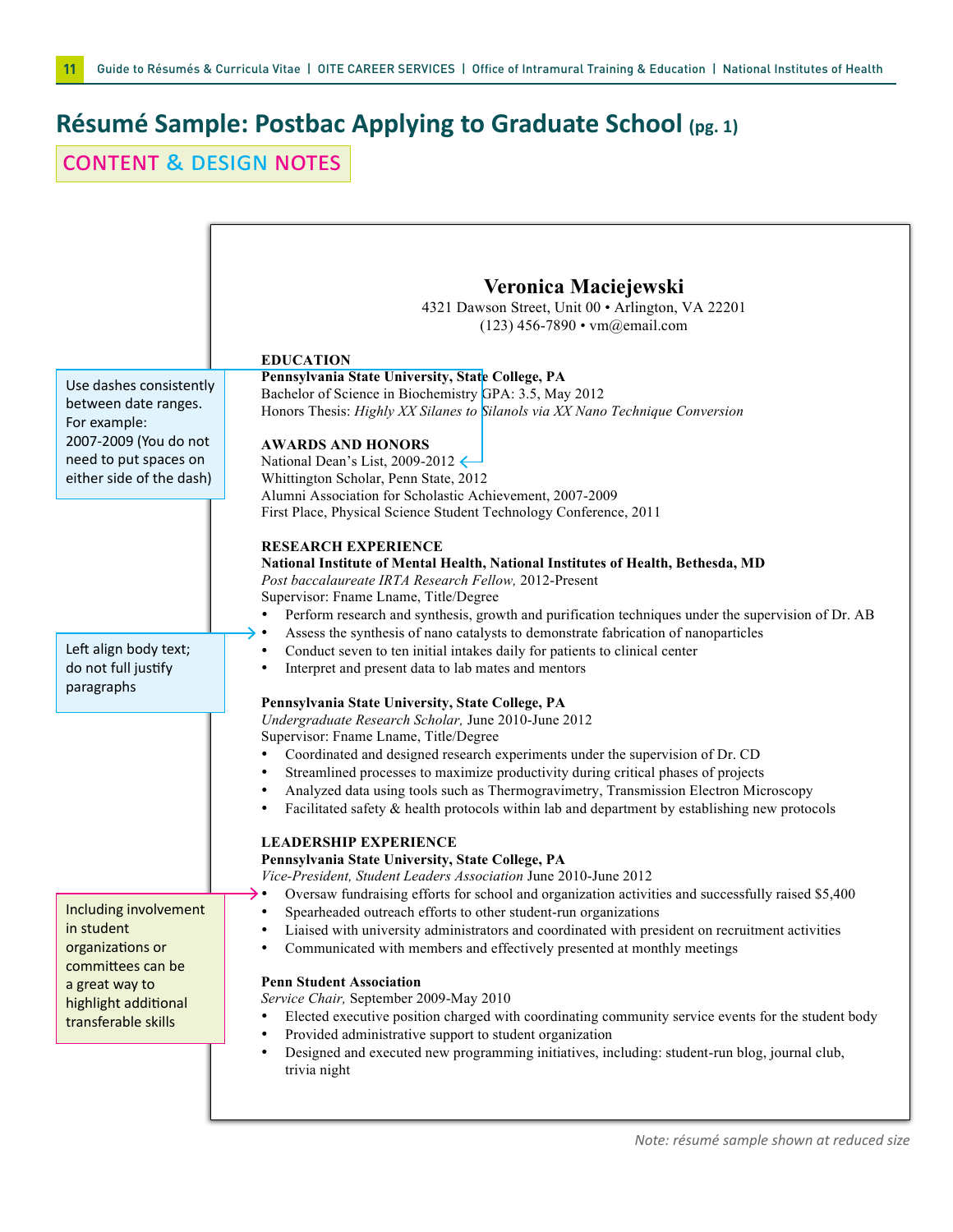# **Résumé Sample: Postbac Applying to Graduate School (pg. 2)**

### content & design notes

| Try to have at least 2<br>words per line of text<br>(try not leave single<br>words on their own<br>on a line)                                  | Veronica Maciejewski, page 2<br><b>COMMUNITY SERVICE EXPERIENCE</b><br>Presbyterian Hospital, Hospital Unit Clerk, May 2012-Present<br>Connect healthcare professionals to one another by relaying pertinent patient information<br>Manage orders for tests and labs concerning patient's healthcare during the night shift<br>Maintain orderly records in conjunction with nurses on staff<br>The 6 <sup>th</sup> Branch, <i>Volunteer</i> , 2011-Present<br>Volunteer in the Oliver Neighborhood of Baltimore (the neighborhood used in HBO's series,<br>"The Wire") with the aim of fostering a sense of community ownership and pride<br>Promote community responsibility and accountability<br>Engage the community in cleanups, community beautification projects, and neighborhood-<br>sponsored events<br>Susan G. Komen, Community Ambassador, 2010-Present<br>Chosen as a brand representative and community ambassador for local branch<br>Volunteer at local events and races by distributing race bibs, handing out water, and aiding registration<br>Chi Eta Phi Sorority, Pennsylvania State University, Service Chair, 2008-2010<br>Planned service fundraising events; on average ten each academic year<br>Oversaw service budget and fiscal activities for entire academic year |
|------------------------------------------------------------------------------------------------------------------------------------------------|----------------------------------------------------------------------------------------------------------------------------------------------------------------------------------------------------------------------------------------------------------------------------------------------------------------------------------------------------------------------------------------------------------------------------------------------------------------------------------------------------------------------------------------------------------------------------------------------------------------------------------------------------------------------------------------------------------------------------------------------------------------------------------------------------------------------------------------------------------------------------------------------------------------------------------------------------------------------------------------------------------------------------------------------------------------------------------------------------------------------------------------------------------------------------------------------------------------------------------------------------------------------------------------------------|
| Remember:<br>your experience,<br>presentations,<br>publication, etc.<br>should all be in reverse<br>chronological order<br>within each section | <b>POSTER PRESENTATIONS</b><br>Summer Poster Day, National Institutes of Health, Analysis of Z variant xx-1-proteinase xx accumulated<br>in the $xx$ , June $2012$<br>Undergraduate Research Fair, University of Maryland, Characterization of fibroxxxctin doe not enhance<br>infecxxvity in receptor sites, September 2011<br>International Honor Society, University of Pittsburgh, Association between opioid xx receptor genotypes<br>and opioid induced section in xx patients, February 2009<br><b>PUBLICATIONS</b><br>Erika Author, James Author, Veronica Maciejewski. Bacteria-associated with firbonectin does not xx cite<br>results. Journal (Yr.) 76:4832-48X5.<br>Charles Author, Harik Author, Lara Author, Lilo Author, Veronica Maciejewski. Highly Efficient xx of<br>Silanes to Silanols via Water. (Submitted for publication, Month Year).                                                                                                                                                                                                                                                                                                                                                                                                                                   |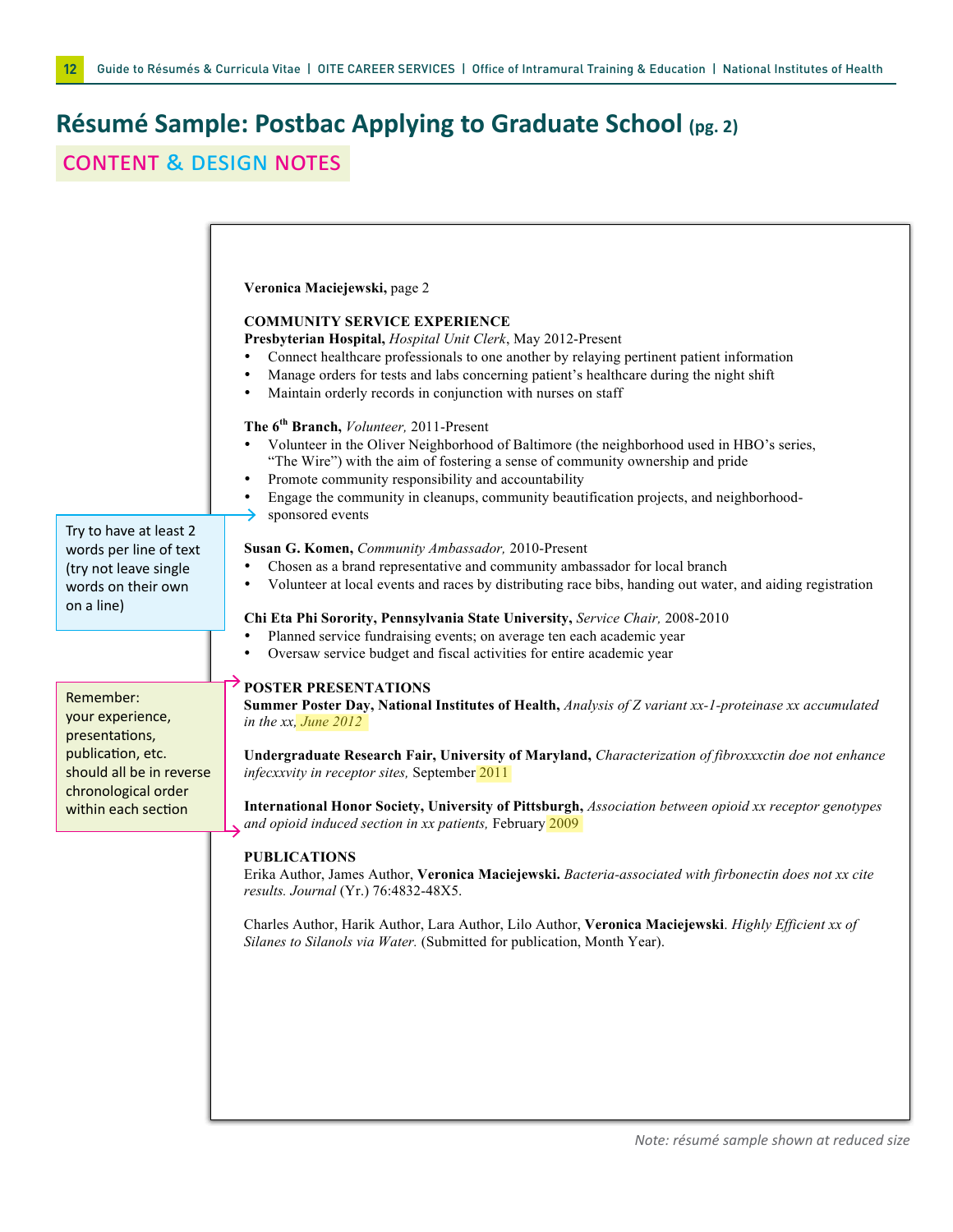# **Curriculum Vitae (CV) Sample (pg. 1)**

|                                                                                                                                                                                    | <b>Susan M. Gravenor, Ph.D</b>                                                                                                                                                             |                                                                               |
|------------------------------------------------------------------------------------------------------------------------------------------------------------------------------------|--------------------------------------------------------------------------------------------------------------------------------------------------------------------------------------------|-------------------------------------------------------------------------------|
| Office of Intramural Training and Education<br>National Institutes of Health<br>Building 2, Rm 2W11<br>2 Center Drive<br>Bethesda, MD 20892<br>$(301)$ 989-4222<br>Susan@email.gxv |                                                                                                                                                                                            | 12 Third Street<br>Rockville, MD 20892<br>$(240)$ 855-6668<br>smg00@email.com |
| <b>EDUCATION</b>                                                                                                                                                                   |                                                                                                                                                                                            |                                                                               |
| 2000                                                                                                                                                                               | Ph.D., Nutrition, Freie University, Berlin, Germany                                                                                                                                        |                                                                               |
| 1990                                                                                                                                                                               | B.S., Clinical Dietetics and Nutrition, University of Strasbourg, Strasbourg, France                                                                                                       |                                                                               |
|                                                                                                                                                                                    | <b>RESEARCH EXPERIENCE</b>                                                                                                                                                                 |                                                                               |
| 2008-Present                                                                                                                                                                       | Program Director, Division of Cancer Control and Populations<br>Sciences, National Cancer Institute, National Institutes of Health, Rockville, MD                                          |                                                                               |
| 2006-2008                                                                                                                                                                          | Research Fellow, Laboratory of XX Center for Cancer Research, National<br>Cancer Institute, National Institutes of Health, Bethesda, MD<br>Principal Investigator: Fname Lname, Degree     |                                                                               |
| 2004-2006                                                                                                                                                                          | Postdoctoral Fellow, Laboratory of XX, Center of Cancer<br>Research, National Cancer Institute, National Institutes of Health, Bethesda, MD<br>Principal Investigator: Fname Lname, Degree |                                                                               |
| 2000-2006                                                                                                                                                                          | Graduate Research Assistant, Division of XX Sciences, Sciences Po University, Paris, France<br>Principal Investigator: Fname Lname, Degree                                                 |                                                                               |
|                                                                                                                                                                                    | <b>TEACHING EXPERIENCE</b>                                                                                                                                                                 |                                                                               |
| 2008-2010                                                                                                                                                                          | Adjunct Lecturer, Department of XX Management, Montgomery College, Rockville, MD<br>Course Name, Number of Sections, Number of Students                                                    |                                                                               |
| 2006-2008                                                                                                                                                                          | Adjunct Faculty, Department of Nutrition, Foods, and Hospitality Management, Prince George's<br>County Community College, Largo, MD<br>Course Name, Number of Sections, Number of Students |                                                                               |
| 2001-2006                                                                                                                                                                          | Graduate Teaching Assistant, Division of XX Sciences, Freie University, Berlin, Germany                                                                                                    |                                                                               |
|                                                                                                                                                                                    | <b>CLINICAL EXPERIENCE</b>                                                                                                                                                                 |                                                                               |
| 2002-2003                                                                                                                                                                          | Consultant Clinical XX, Service Department, Elcor Health Services, Brooklyn, NY                                                                                                            |                                                                               |
| 1993-1996                                                                                                                                                                          | Clinical XX, JFK Medical Center, Villages, FL                                                                                                                                              |                                                                               |
|                                                                                                                                                                                    |                                                                                                                                                                                            |                                                                               |
|                                                                                                                                                                                    |                                                                                                                                                                                            |                                                                               |
| S. Gravenor, Ph.D.                                                                                                                                                                 |                                                                                                                                                                                            | 1                                                                             |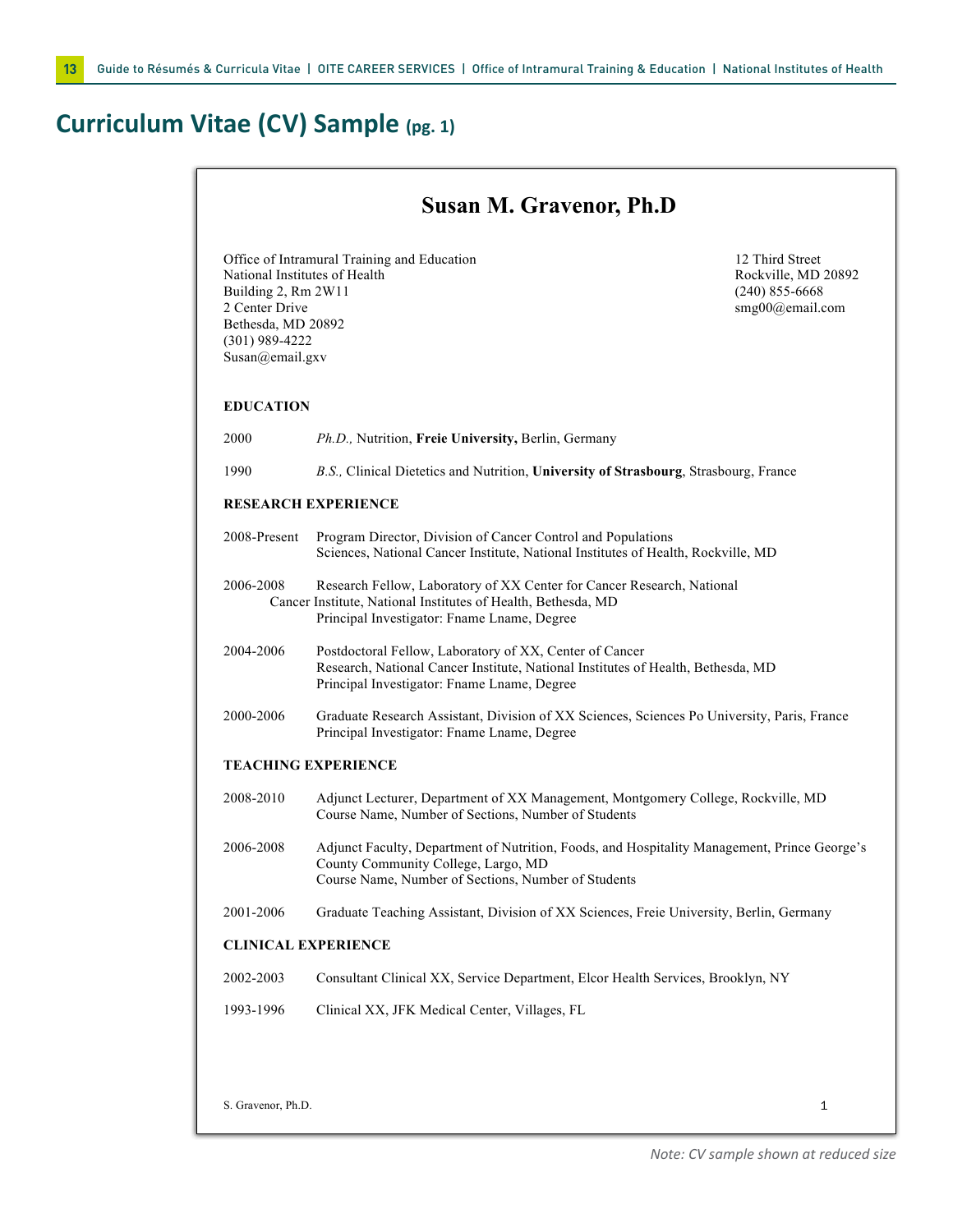# **Curriculum Vitae (CV) Sample (pg. 2)**

| <b>GRANTS</b>      |                                                                                                                                                                                                                                                                                                                                                                                           |   |
|--------------------|-------------------------------------------------------------------------------------------------------------------------------------------------------------------------------------------------------------------------------------------------------------------------------------------------------------------------------------------------------------------------------------------|---|
| 2006-2008          | National Center on Health Disparities "Compromised Complement System Increases xx<br>Cancer in xx % of Americans                                                                                                                                                                                                                                                                          |   |
| 2000-2004          | National Institutes of Health Nutrition Training Grant                                                                                                                                                                                                                                                                                                                                    |   |
|                    | <b>HONORS AND DISTINCTIONS</b>                                                                                                                                                                                                                                                                                                                                                            |   |
| 2009               | National Institutes of Health Awards, Fellows Award for Research Excellence, Carcino-<br>xx Study Section                                                                                                                                                                                                                                                                                 |   |
| 2007               | National Institutes of Health Awards, Fellows Award for Research Excellence, xx-<br>genesis Study Section                                                                                                                                                                                                                                                                                 |   |
| 2006               | Aspen Cancer Conference Fellow, 5th Aspen Cancer Conference                                                                                                                                                                                                                                                                                                                               |   |
| 2000               | American Association Awards, Public Policy Grassroots Scholarship Workshop                                                                                                                                                                                                                                                                                                                |   |
| 1989-1993          | University of Strasbourg Fellowships, Division of Nutritional Sciences<br>Quillman, Jr Fellowship, Year<br>Werly Fellowhsip, Year<br>Prescott Fellowship, Year                                                                                                                                                                                                                            |   |
|                    | <b>PROFESSIONAL MEMBERSHIPS</b>                                                                                                                                                                                                                                                                                                                                                           |   |
| 2004-Present       | American Association for Cancer Research, Associate Member<br>AACR—Women in Cancer Research<br>Molecular xx Group                                                                                                                                                                                                                                                                         |   |
| 2004-Present       | American XX Association, Member                                                                                                                                                                                                                                                                                                                                                           |   |
| 2004-2006          | District of Columbia Metropolitan Area Association                                                                                                                                                                                                                                                                                                                                        |   |
|                    | PROFESSIONAL ACTIVITIES                                                                                                                                                                                                                                                                                                                                                                   |   |
| 2005-2010          | National Institutes of Health Fellows Committee<br>FARE Committee, 2008-2010<br>Basic Science Co-Chair, 2008-2009<br>Chief Judge, Epidemiology/Biostatistics-Prognosis Study, 2009<br>Chief Judge, xx Section, Fellows Award for Research Excellence, 2007<br>Liaison to the NIH Women Scientist Advisors Committee, 2006-2008<br>Division of Cancer Prevention Representative, 2005-2006 |   |
| 1997-2001          | Freie University Graduate and Professional Student Council of Representatives<br>Secretary, 2000-2001<br>Graduate and Professional Student Assembly, 1999-2001<br>Graduate School General Committee, 1999-2001<br>Division of xx Sciences Representative, 1997-2001                                                                                                                       |   |
| S. Gravenor, Ph.D. |                                                                                                                                                                                                                                                                                                                                                                                           | 2 |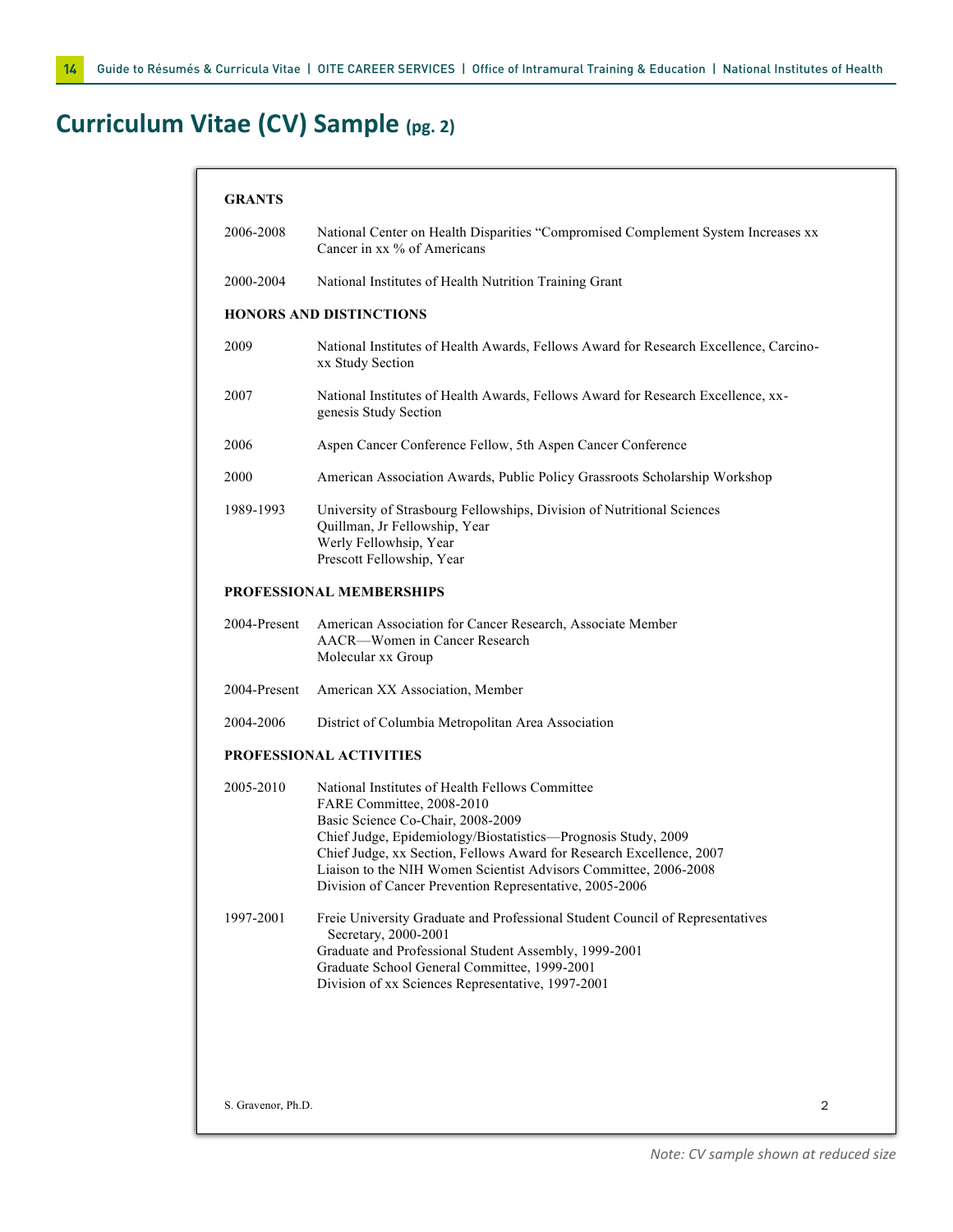## **Curriculum Vitae (CV) Sample (pg. 3)**

#### **PRESENTATIONS**

#### **Oral Presentations**

Molecular epidemiology of xx cancer, Laboratory of Human xx Workshop, National Institutes of Health, Bethesda, MD, 2007

Compromised complement system increases xx cancer susceptibility in xx Americans, Laboratory of Human xx Research Meeting, National Institutes of Health, Bethesda, MD 2006

Does compromised complement system increase xx cancer susceptibility in xx Americans?, Cancer Prevention Fellows' Research Meeting, National Institutes of Health, Bethesda, MD, 2005

#### **Poster Presentations**

Variations in MBL2 genetic background increases xx cancer susceptibility in xx American, NIH Research Festival (Abstract Selected for Fellows Award for Research Excellence), National Institutes of Health, Bethesda, MD 2008

Compromised complement system increases xx cancer susceptibility in xx Americans, 5th Aspen Conference, Aspen, CO 2007

Does compromised complement system increase xx cancer susceptibility in xx Americans?, Cancer Prevention Fellows' Award for Research Excellence Ceremony, National Institutes of Health, Bethesda, MD, 2006

Association between dietary folate xx, alcohol xx and methyleneterahydrofolate reductase C677T and A1298C polymorphisms and subsequent xx cancer, 4th Annual Cancer Prevention Fellows' Symposium, National Institutes of Health, Bethesda, MD 2005

Cytoplasmic serine hydroxymethyltransferase expression is required for SH-SY5Y differentiation , Folic, Acid, Vitamin B12, and One-Carbon xx FASEB Summer Research Conference, Snow Mass Village, CO 2000

#### **PUBLICATIONS**

**Gravenor S**, Author E, Author T. Variations in xx-binding lectin 2 increases xx cancer susceptibility in xx Americans. 2013

Author EL, Author RB, **Gravenor S**. Changing Extracellular Matrix xx During Metastasis. *The Prostate.* 66(3): 283-93, 2010

Author AJ, Author S, Author J, **Gravenor S.** Author, E, Author N, Author C. (2008) MicroRNA expression profiles associated with prognosis and therapeutic outcome in xx adenocarcinoma. *Cancer Research* 68(8): 1478-98.

Author A, Author H, Author A, Author D, **Gravenor S,** Author L, Author R, Author B. (2007) Use of xx gene expression signature in xx adenorcarcinoma and the surrounding tissue as a prognostic classifier. *J. Natl. Cancer Inst*. 98(17):1253-69.

**Gravenor S**, Author P. (2003) Pyridoxal phosphate inhibits dynamic subunit interchange among serine hydroxymethyltranferase tetrmaers. *J. Biol. Chem.* 289, 342-356.

Author M, Author T, Author J, **Gravenor S**, Author G, Author P, Author A, Author P, (1998) Molecular cloning, characterization and alternative splicing of the xx cytoplascmic serine hydroxymethyetranfersase xx. *Gene* 500, 432-499.

S. Gravenor, Ph.D. 3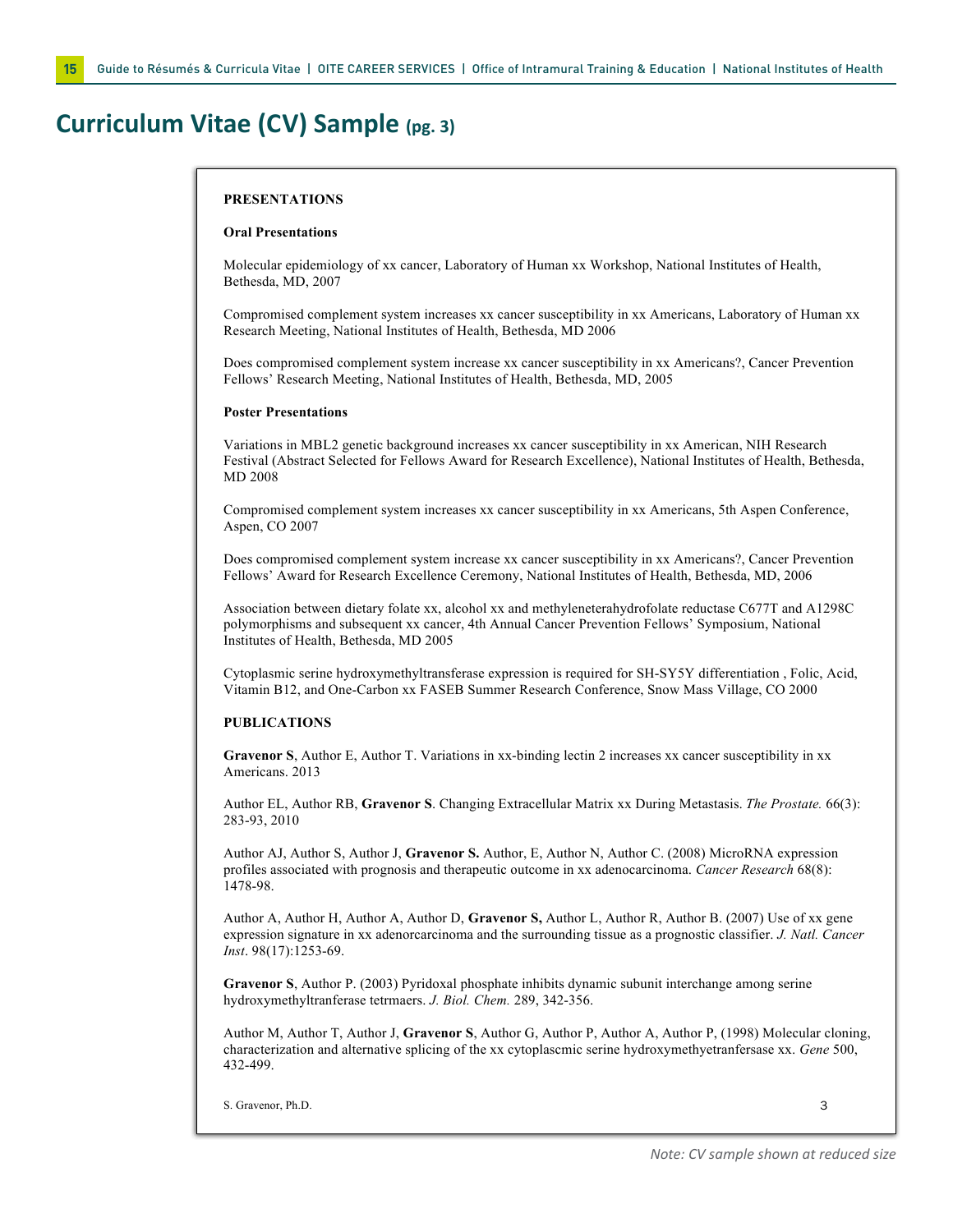# **Résumé Sample: Graduate Student**

| 123 First Street, Bethesda, MD 20814<br>123-456-7890 · rose@email.gov |                                                                                                                                                                                                                                                                                                                                                                                                                                                                                                                                                                            |  |
|-----------------------------------------------------------------------|----------------------------------------------------------------------------------------------------------------------------------------------------------------------------------------------------------------------------------------------------------------------------------------------------------------------------------------------------------------------------------------------------------------------------------------------------------------------------------------------------------------------------------------------------------------------------|--|
| <b>Education</b>                                                      |                                                                                                                                                                                                                                                                                                                                                                                                                                                                                                                                                                            |  |
| Ph.D.                                                                 | Neuroscience, Brown University-National Institutes of Health  April 2012<br>Graduate Partnership Program<br>Providence, RI and Bethesda, MD                                                                                                                                                                                                                                                                                                                                                                                                                                |  |
| B.S.                                                                  | Cambridge, MA<br>Dean's List, Presidential Academic Scholarship (2003-2007)                                                                                                                                                                                                                                                                                                                                                                                                                                                                                                |  |
|                                                                       | <b>Research Experience</b>                                                                                                                                                                                                                                                                                                                                                                                                                                                                                                                                                 |  |
| $\bullet$<br>in science                                               | Unit on Neuroplasticity, National Institute of Mental Health, NIH, Bethesda, MD<br>Dissertation Title: "Adult hippocampal xx and the xx antidepressant, xx"<br>Describe XX alternative splicing and its implications for amyloid $\beta$ -peptide production and<br>Alzheimer's disease pathogenesis<br>Developed an in vitro system for studying stabilization of XX during XX<br>Mentored a 9th grade student in order to enhance critical thinking and laboratory skills<br>through hands-on science laboratory activities and encourage the student to pursue a career |  |
|                                                                       |                                                                                                                                                                                                                                                                                                                                                                                                                                                                                                                                                                            |  |
|                                                                       | Department of Neuroscience, Harvard University, Cambridge, MA<br>Collected and analyzed electroencephalography (EEG) data to study neurophysiology of<br>movement in human participants.<br>Studied the contribution of vasoptressin to social behavior is animal models                                                                                                                                                                                                                                                                                                   |  |
| $\bullet$<br>$\bullet$                                                | <b>Related Experience</b>                                                                                                                                                                                                                                                                                                                                                                                                                                                                                                                                                  |  |
| ٠<br>$\bullet$                                                        | National Institutes of Health, Bethesda, MD<br>Edit scientific manuscripts/grant applications for grammar, form and clarity under deadline<br>Write critical review of neuroscience and psychology print/digital materials measuring<br>scientific accuracy, content and suitability for a wide range of audiences                                                                                                                                                                                                                                                         |  |
| ٠                                                                     | Graduate Partnership Representative<br>Brown University-NIH Graduate Partnership Program, Bethesda, MD  2008-2009<br>Liaised between Brown-NIH graduate students and Graduate Student Council<br>Facilitated events for interview weekends and planned on-campus events                                                                                                                                                                                                                                                                                                    |  |
|                                                                       | Selected Oral Presentation (Total #: 15)<br>Investigating the Relationship between Adult xx and Antidepressant  April 2011<br>Brown University-NIH Annual Retreat, Woods Hole, MA                                                                                                                                                                                                                                                                                                                                                                                          |  |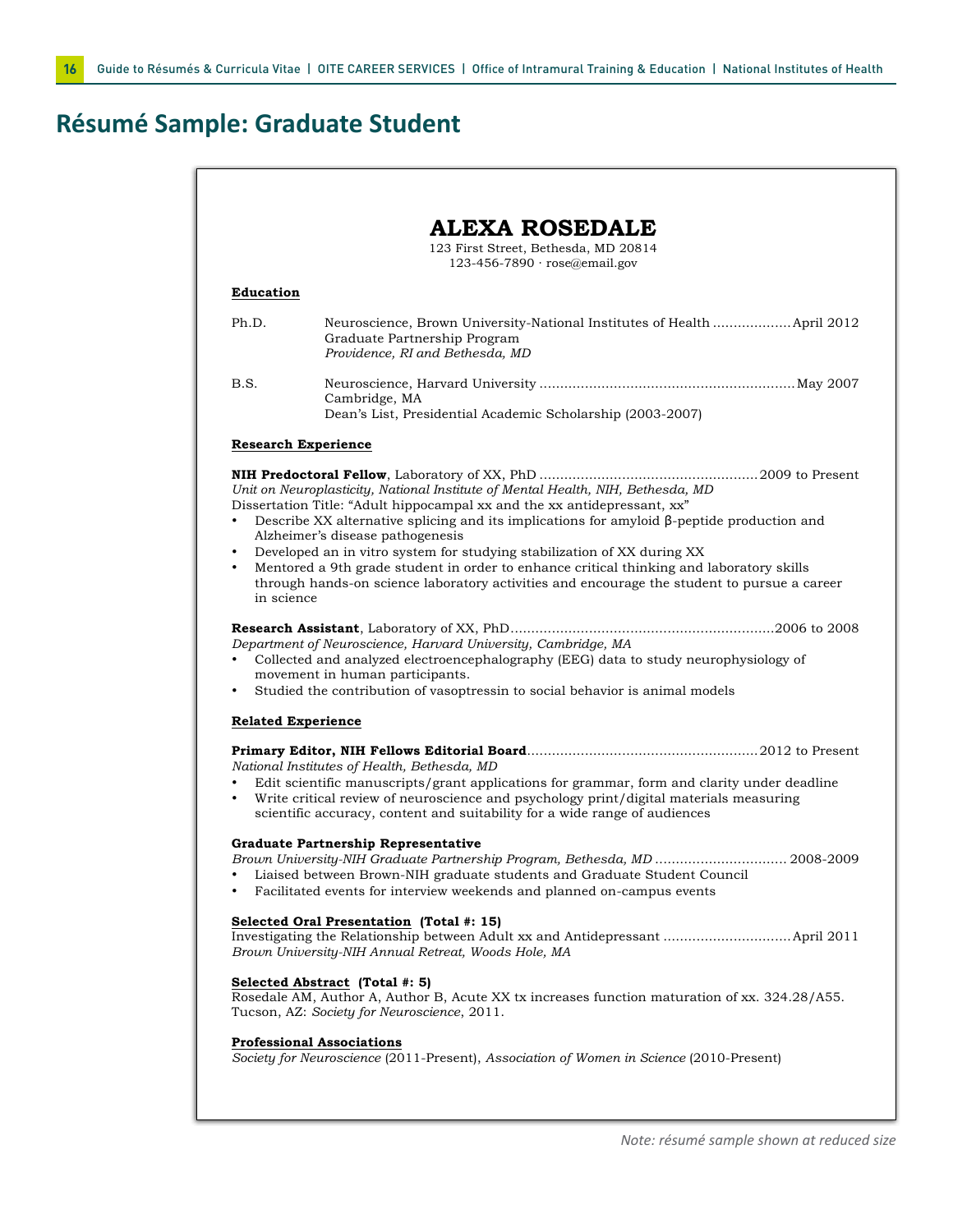# **U.S. Federal Résumé**

# content notes

| <b>TIP: Go through the</b><br>résumé builder on<br><b>USAJobs.gov!</b>                             | <b>Drew Wilding</b><br>2408 30st Rd N<br>Arlington, VA 22207<br>$(123)$ 456-7890<br>DW@email.com                                                                                                                                                                                                                                                                           |  |  |
|----------------------------------------------------------------------------------------------------|----------------------------------------------------------------------------------------------------------------------------------------------------------------------------------------------------------------------------------------------------------------------------------------------------------------------------------------------------------------------------|--|--|
|                                                                                                    | Social Security Number:<br>000-00-0000<br>Citizenship:<br><b>United States</b><br>Federal Status:<br>Unknown<br>Veteran's Preference:<br>N/A<br>Clearance:<br>N/A<br>Hiring Program:<br>Hiring Program<br>Languages:<br>Spanish (Reading Advanced, Speaking Intermediate)<br>OBJECTIVE:<br>Research Analyst GS-0099-09, Promotion<br>Potential GS-11. Ann. # INT-2000-0000 |  |  |
|                                                                                                    | <b>Experience</b>                                                                                                                                                                                                                                                                                                                                                          |  |  |
|                                                                                                    | RESEARCH ASSISTANT, National Science Foundation<br>January 2012 - Present<br>Dr. Jan Hoya, Visiting Fellow, (xxx) xxx-xxxx or janhoya@xxxx.org                                                                                                                                                                                                                             |  |  |
| Use the same key<br>words from the job<br>announcement. ALL                                        | $\rightarrow$ SUPPORT the work of Principal Investigator at the National Science Foundation and the empirical<br>study of xx. RESEARCH reports from other governmental agencies such as xx and xx to determine<br>radicalization techniques. ANALYZE the results of protocol implemented to identify current rhetorical<br>trends.                                         |  |  |
| CAPS can help these<br>key words stand out.                                                        | RESULTS: Have produced a substantial literature review of the main theories and narratives the<br>study of xx.                                                                                                                                                                                                                                                             |  |  |
| <b>BUT, only use ALL CAPS</b>                                                                      | RESEARCH DEPARTMENT INTERN, Department of Biology, University of San Diego                                                                                                                                                                                                                                                                                                 |  |  |
| this way on federal<br>resumes!!                                                                   | June 2007 - August 2007<br>Research Manager (xxx) xxx-xxxx or Dr. Balek Hinds, bh@xx.org                                                                                                                                                                                                                                                                                   |  |  |
| Focus on accomplish-<br>ments and keywords.<br>Formatting is not as                                | $\rightarrow$ RESEARCHED and ANALYZED the xx to determine which xx and xx possessed the closest ties.<br>WROTE daily memos to communicate findings to xx which contributed to a large research report in<br>support of xx. WROTE research documents on both the xx and xx.                                                                                                 |  |  |
| important.                                                                                         | RESULTS: Established the base of research for xx and framing xx for xx. Produced over 30 reports.                                                                                                                                                                                                                                                                          |  |  |
|                                                                                                    | <b>Education</b>                                                                                                                                                                                                                                                                                                                                                           |  |  |
| Federal resumes are<br>similar to CVs in that<br>there is no page/length<br>restriction. Make sure | George Washington University, Washington, DC<br>January 2012 - May 2014<br><b>PhD in Biochemistry</b><br>College of William and Mary; Williamsburg, VA                                                                                                                                                                                                                     |  |  |
| to go into detail and<br>account for at least the<br>past 10 years of your<br>experience.          | August 2004 - May 2008<br><b>Bachelor of Science in Medical Science</b>                                                                                                                                                                                                                                                                                                    |  |  |
|                                                                                                    | D. Wilding, Page 1 of 7                                                                                                                                                                                                                                                                                                                                                    |  |  |